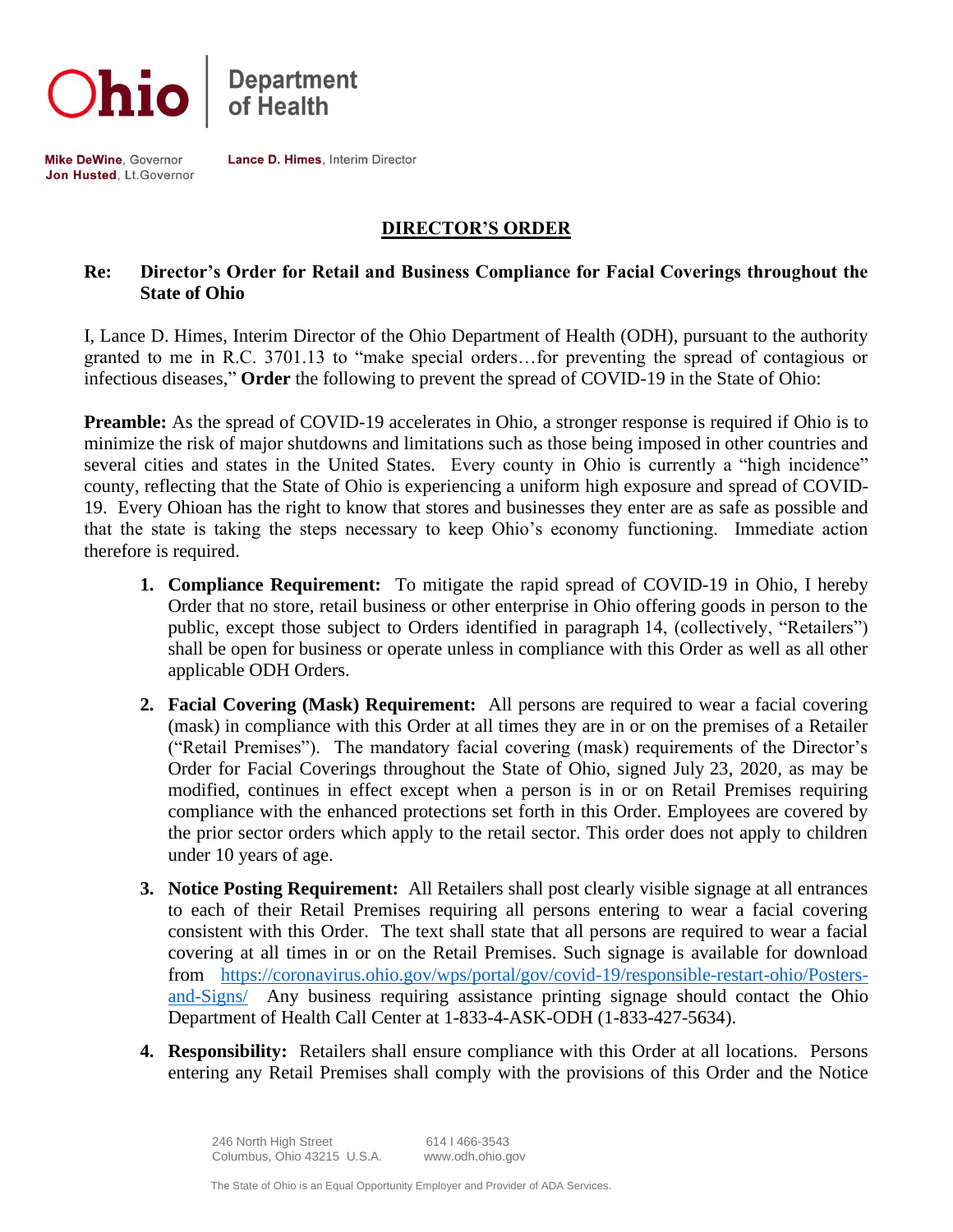posted pursuant to paragraph 3. Employees of retailers are not required to place themselves in jeopardy or risk harm when seeking to enforce this Order.

- **5. Facial Covering Defined:** A facial covering (mask) shall be made of a cloth material or comparable material and shall fully cover the person's nose, mouth and chin. The face covering should be comfortable, so that the wearer can breathe comfortably through the nose and does not have to adjust it frequently, so as to avoid touching the face.
- **6. Physical Distancing And Hygiene:** All Retailers shall post at all entrances and enforce the maximum capacity limitation it determined pursuant to the May 29, 2020 Director's Updated and Revised Order for Business Guidance and Social Distancing; shall limit and stagger the number of persons in their retail premises to assure that a minimum of six feet of physical separation can be maintained between persons throughout; shall mark 6' separation spots in all check-out lines; and shall arrange all store aisles to be directionally one-way if required to achieve appropriate social distancing. Retailers also shall place hand sanitizers in high contact locations; require regular hand washing by employees; require employees to stay home if symptomatic; and disinfect high touch items after each use (e.g. carts, baskets and other equipment).
- **7. Reasonable Accommodation:** Each Retailer should provide reasonable accommodation to any person who is unable to wear a mask into the retail premises by (a) providing on-line or telephone ordering and curbside, non-contact pick-up or a delivery option; and/or (b) allowing the person to wear a full face shield that extends below the chin. This Order does not apply to those medically or developmentally unable to wear a mask. A notice, in addition to that required in paragraph 3, shall be posted at each entrance to each Retail Premises providing the details of such accommodations. Such signage is available for download from [https://coronavirus.ohio.gov/wps/portal/gov/covid-19/responsible-restart-ohio/Posters-and-](https://coronavirus.ohio.gov/wps/portal/gov/covid-19/responsible-restart-ohio/Posters-and-Signs/)[Signs/.](https://coronavirus.ohio.gov/wps/portal/gov/covid-19/responsible-restart-ohio/Posters-and-Signs/) The Retailer shall also post the arrangements for such accommodations on its website, if any. Patrons of retailers are strongly urged to utilize on-line or telephone ordering and curbside, non-contact pick-up or a delivery options.
- **8. Designated Compliance Officer.** Each business shall designate an on-site compliance officer for each business location and each shift during all business hours whose responsibility is to ensure compliance with this Order. The designated individual shall also be the contact person for the local health department and law enforcement agency which has jurisdiction.
- **9. Health Remediation Upon Violation**. Upon issuance of a notice of violation of this Order by a representative of ODH, a local health department or district, or law enforcement, the business premises shall immediately close to the public for a period not exceeding twentyfour hours, as set forth in the notice of violation, to allow dissipation of COVID-19 airborne droplets. The representative will issue an initial warning to the business premises before issuing a notice of violation requiring closure.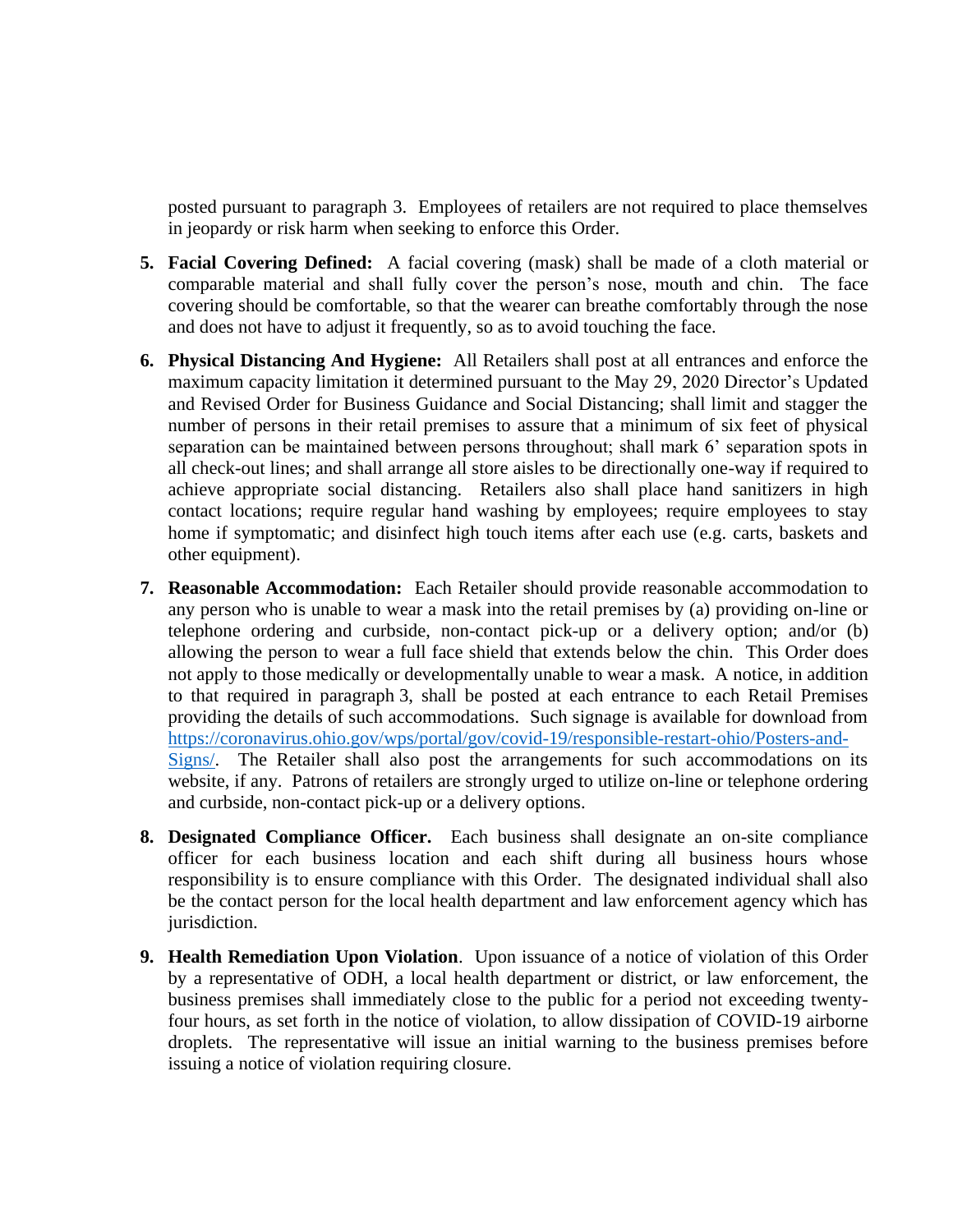- **10. Cooperation.** All businesses shall allow access to, and permit inspection of the public areas of their premises by, representatives of ODH, local health departments or districts and law enforcement during all business hours; shall provide any information regarding compliance with this Order that is requested; and, shall cooperate fully in any inspection or investigation of compliance.
- **11. Observation Of Non-Compliance.** Citizens observing violations of this Order should notify the Ohio Department of Health Call Center at 1-833-4-ASK-ODH (1-833-427-5634). Local health departments can also request assistance of ODH if needed on the ODH Call Center.
- **12. Authorization Of State Employees With Enforcement Powers: Designation Of BWC Health And Safety Inspectors**. Pursuant to R.C. 3701.28, State of Ohio employees with enforcement powers, specifically including the Ohio Bureau of Workers' Compensation Retail Compliance Unit employees, a local health department or district, and local law enforcement officers are hereby authorized to inspect and enforce this Order as representatives of ODH.
- **13. Businesses Not Subject To This Order:** This Order does not apply to businesses subject to each of the following ODH Orders as may hereafter be amended:
- **a.** Director's Third Amended Order that Reopens Restaurants, Bars, Banquet and Catering Facilities and Services to Dine-in Service, with Exceptions signed September 23, 2020;
- **b.** Amended Director's Order that Reopens Hair Salons, Day Spas, Nail Salons, Barber Shops, Tattoo Parlors, Body Piercing Locations and Tanning Facilities signed October 9, 2020; and,
- **c.** Director's Order that Reopens Gyms, Dance Instruction Studios, and Other Personal Fitness Venues signed May 22, 2020.
- **14. Other ODH Orders:** As to Orders issued by ODH other than those listed in the preceding paragraph, this Order supersedes any provision of previously issued Orders that is inconsistent with the provisions of this Order.
- **15. Miscellaneous**. Nothing in this Order is intended to interfere with a separation of powers under the Ohio Constitution. This Order does not apply to jails or prison facilities. This Order is not intended to supersede, supplant or preempt any order or law of a local jurisdiction that is more restrictive than this Order.

Accordingly, I hereby **ORDER** that all persons wear facial coverings in or on Retail Premises in the State of Ohio as set forth in this Order. This Order shall be effective at 12:01 a.m. on November 16, 2020 and shall remain in full force and effect until the State of Emergency declared in the Governor's Executive Order expires or the Director of the Ohio Department of Health rescinds or modifies this Order. To the extent any public official enforcing this Order has questions regarding the effect of this